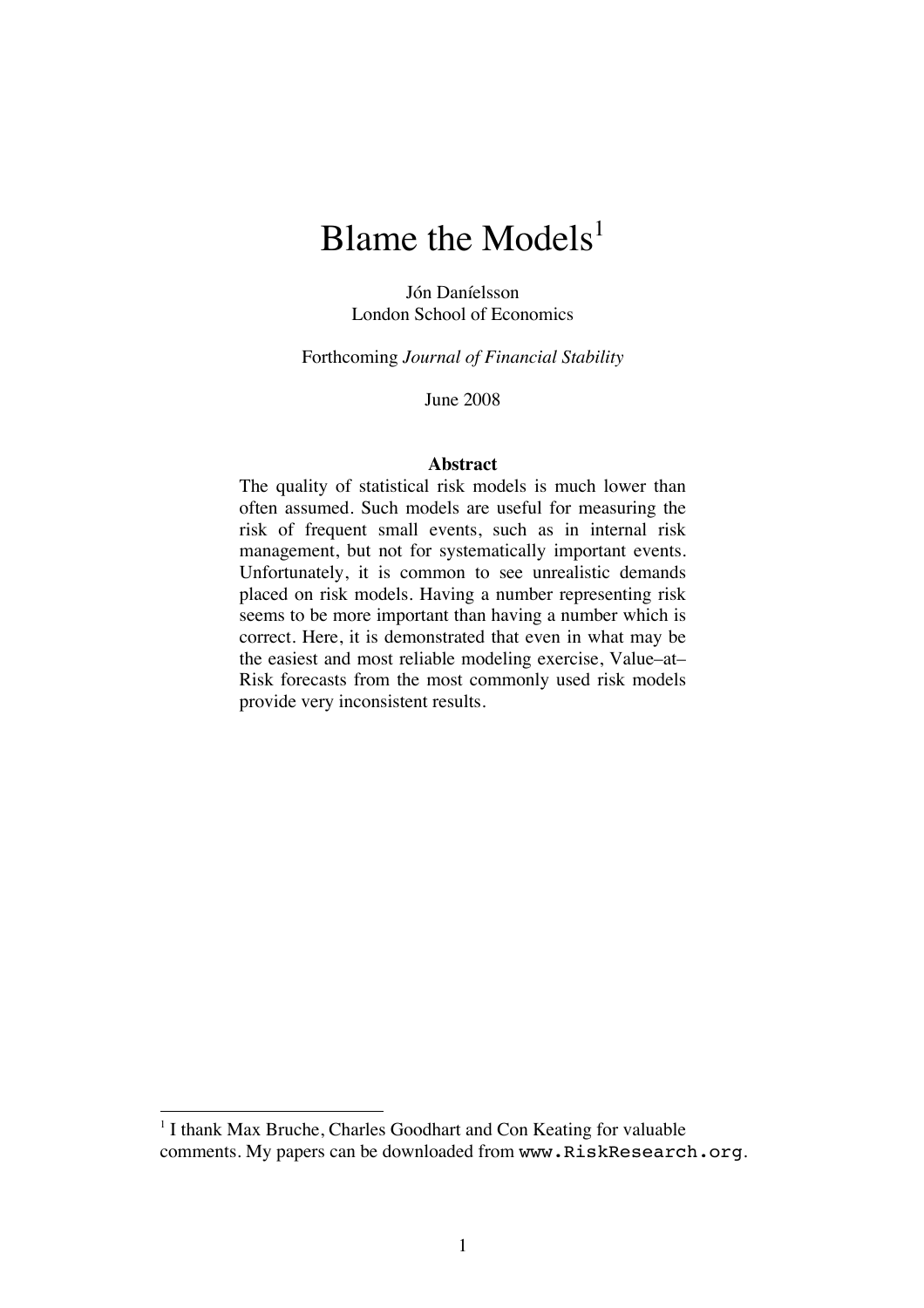#### **1 Introduction**

As the financial system becomes more complex, the need for complicated statistical models to measure risk and to price assets becomes greater. Unfortunately, the reliability of such models decreases with complexity, so when we need the models the most they tend to be least reliable. Indeed, the credit crunch, which started in the summer of 2007, shows that risk models are of somewhat lower quality than was generally believed. This does not suggest that statistical models should not be employed. On the contrary, they play a fundamental role in the internal risk management operations of financial institutions. The main problem is unrealistic expectations of what models can do.

If we ask practitioners, regulators, academics, and especially model designers, how they judge model quality, their response is frequently negative. At the same time, many of these same individuals have no qualms about using models, not only for internal risk control but also for the assessment of systemic risk which is crucial for the regulation of financial institutions. To me this is a paradox. How can we simultaneously mistrust complicated models and advocate their use?

In order to demonstrate the high degree of uncertainty in risk forecasts, I forecast below Value–at–Risk (VaR) for IBM using the most common models and assumptions. While one can hardly find an easier modeling exercise, even in this case, the highest VaR forecast is double that of the lowest, with no satisfactory criteria for selecting the best one. This is not an unusual outcome. For smaller or less liquid assets we would expect more uncertainty.

It should, therefore, not come as a surprise that financial institutions have realized large losses on positions that were supposedly very low risk, as events since the summer of 2007 have demonstrated.

 "Wednesday is the type of day people will remember in quant-land for a very long time," said Mr. Rothman, a University of Chicago Ph.D. who ran a quantitative fund before joining Lehman Brothers. "Events that models only predicted would happen once in 10,000 years happened every day for three days." Wall Street Journal (2007)

These multiple 10,000 year events are however nothing compared to the enormous risks which Goldman Sachs observed:

 "We were seeing things that were 25-standard deviation moves, several days in a row," said David Viniar, Goldman's chief financial officer. "There have been issues in some of the other quantitative spaces. But nothing like what we saw last week." Financial Times (2007)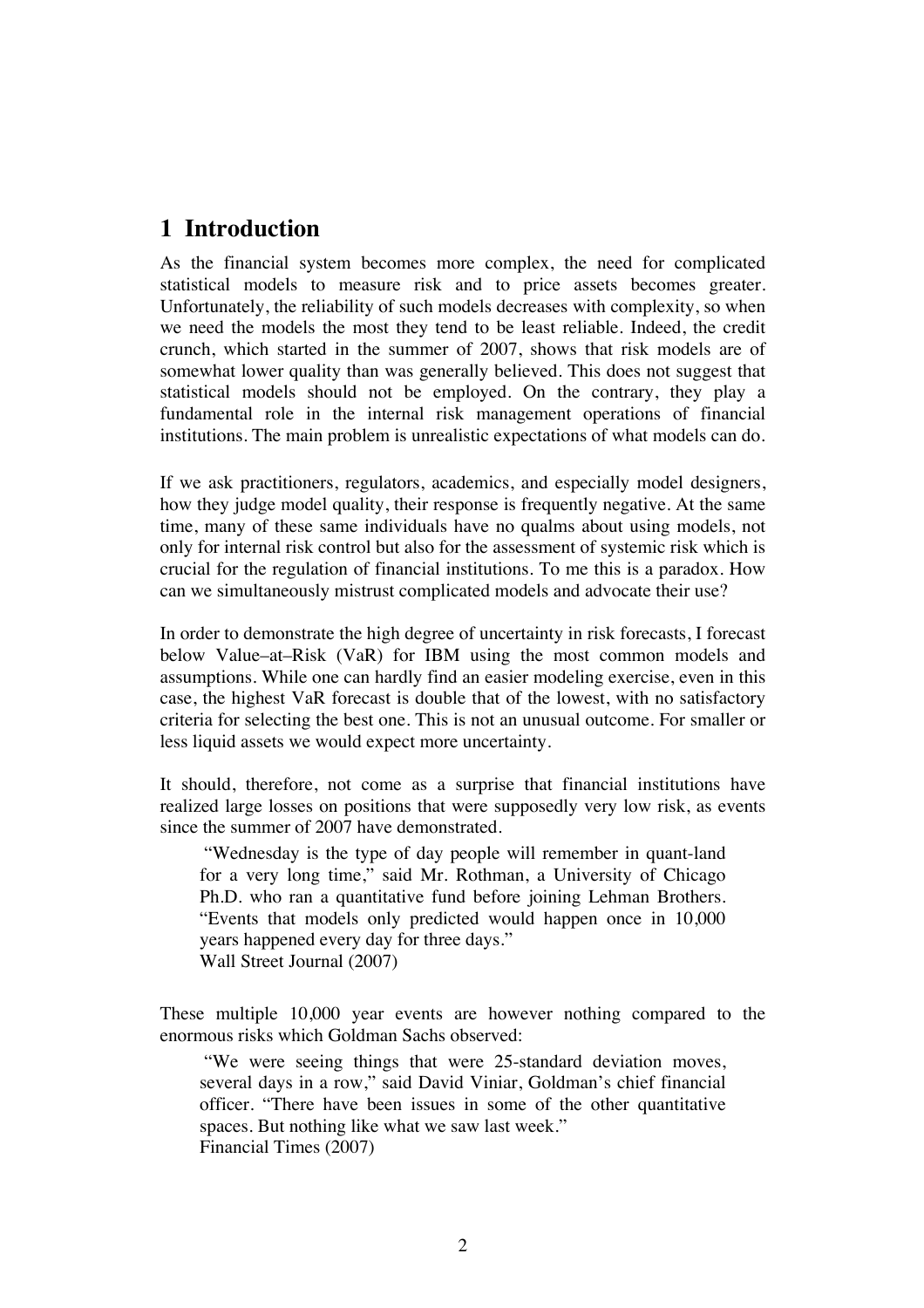Under a normal distribution<sup>2</sup>, a  $-25$  sigma event happens with probability once every  $10^{-140}$  years, which implies that Goldmans suffered a number of days losses, each of which their models predict occurs approximately once every 14 universes, using the current estimate of the age of the universe of approximately  $10^{-10}$  years old.

It is, however, in the risk assessment of credit instruments, in particular CDOs, that the models have been found most lacking. As outlined below, the whole process from origination to purchasing the tranches has been found to be flawed. While the rating agencies take no responsibility for problems of liquidity or pricing, it is clear that, before the credit crunch in the summer of 2007, the ratings were produced by using overly optimistic input data, inappropriate modeling of dependence between assets, insufficient checking on the quality of data documentation, and permitting gaming of models.

Not only were there serious failures in the general approach to modeling risk in CDOs, but also basic mistakes. Indeed, as documented by the Financial Times (May 21, 2008), Moody's discovered in February 2007 that the models used to rate CPDO's had a mistake that provided ratings up to four notches higher than they should have been. "At the same time, the documents record that Moody's staff looked at how they could amend the methodology to help the rating". "The products remained triple A until January 2008." S&P provided the same AAA ratings.

A key problem in the modeling of CDOs was the incorrect assessments of correlations between the individual assets, but as noted by Duffie (2007), there is a serious lack of good models for estimating correlations. In addition, Coval et al. (2008), note that the particular prioritization rule which allows senior tranches to have low default probabilities, and get high credit ratings, also implies that the risk in senior tranches is particularly concentrated on systematically bad economic outcomes, implying they are effectively *economic catastrophe bonds.*

Clearly, this implies, as noted by Ubide (2008), that an AAA CDO tranche does not have the same risk characteristics as an AAA corporate. The average probabilities of defaults may have been similar, but the tails of the distribution are much fatter for CDOs. The differences between CDO and corporate risk characteristics became evident in how these different assets performed in the crisis. Credit spreads on high-grade corporate obligations tend to narrow in a crisis because of flight to quality. We see the opposite with CDOs.

 $\frac{1}{2}$  $2$  Without that assumption it does not make sense to talk about sigma events by themselves.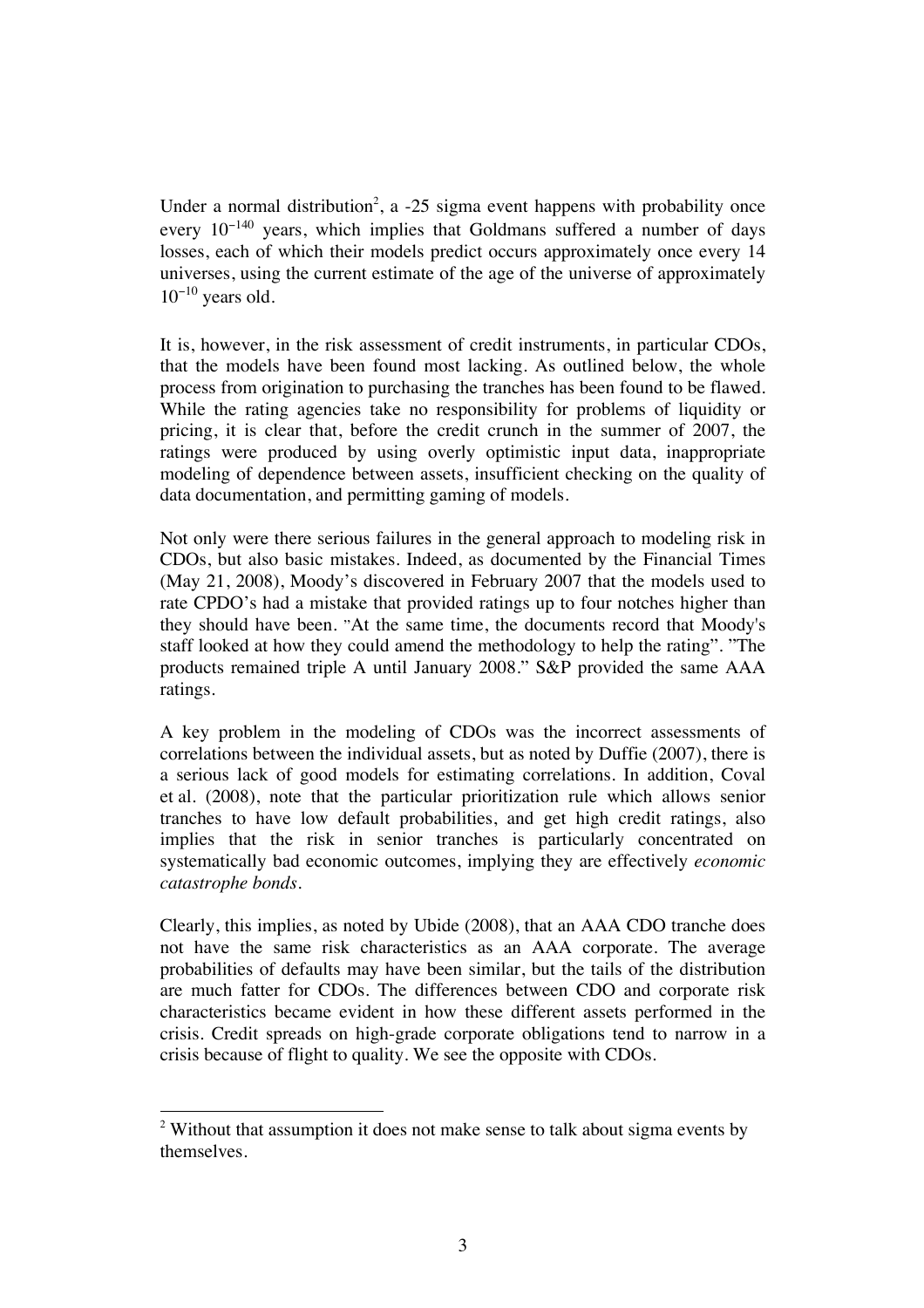The rating agencies have evaluated corporate obligations for 80 years, and these measurements have given us a benchmark to access the ratings quality. Unfortunately, the quality of CDO ratings is different from the quality of the ratings of a regular corporation. An AAA for a SIV is not the same as an AAA for Microsoft. And as the events in the summer of 2007 and beyond indicate, the market was not fooled. After all, why would an AAA rated SIV earn 200 basis points above an AAA rated corporate bond? One cannot escape the feeling that many market participants understood what was going on, but happily went along. The pension fund manager buying such SIVs may have been incompetent, but more likely was simply bypassing restrictions on buying high-risk assets.

The current crisis took everybody by surprise in spite of all the sophisticated models, all the stress testing, and all the numbers. The financial institutions that are surviving this crisis best are those with the best management, not those who relied on models to do the management's job. Risk models do have a valuable function in the risk management process so long as their limitations are recognized. They are useful in managing the risk in a particular trading desk, but not in capturing the risk of large divisions, not to mention the entire institution. For the supervisors the problem is even more complicated. They are concerned with systemic risk which means aggregating risk across the financial system. Relying on statistical models to produce such risk assessments is folly. We can get the numbers, but the numbers have no meaning.

# **2 The fragility of models**

It is, therefore, surprising that both financial institutions, and supervisors, insist on maintaining such a pre-eminent place for statistical risk and pricing models. I suspect that underpinning this view is the belief that sophistication implies quality. A really complicated statistical model *must* be right. That might be true if the laws of physics were akin to the statistical laws of finance. However finance is not physics; it is more complex.

Consider a simple physics model, Newton's second law of motion. An applied force on an object equals the time rate of change in its momentum. We know this holds in theory, and that any empirical deviations must be because of frictions. This gives us the confidence to build complicated engineering systems founded on correct behavioral equations, such as Newton's second law. Key to this confidence is the observation that the phenomena being measured do not generally change with measurement.

Financial models do not have such simplicity. Mathematical integrity in a financial model can just as easily lead us astray as provide an accurate solution. There are several reasons for this, including the following:

**Endogenous risk** In finance, the statistical properties of the phenomena being modelled generally change under observation since rational market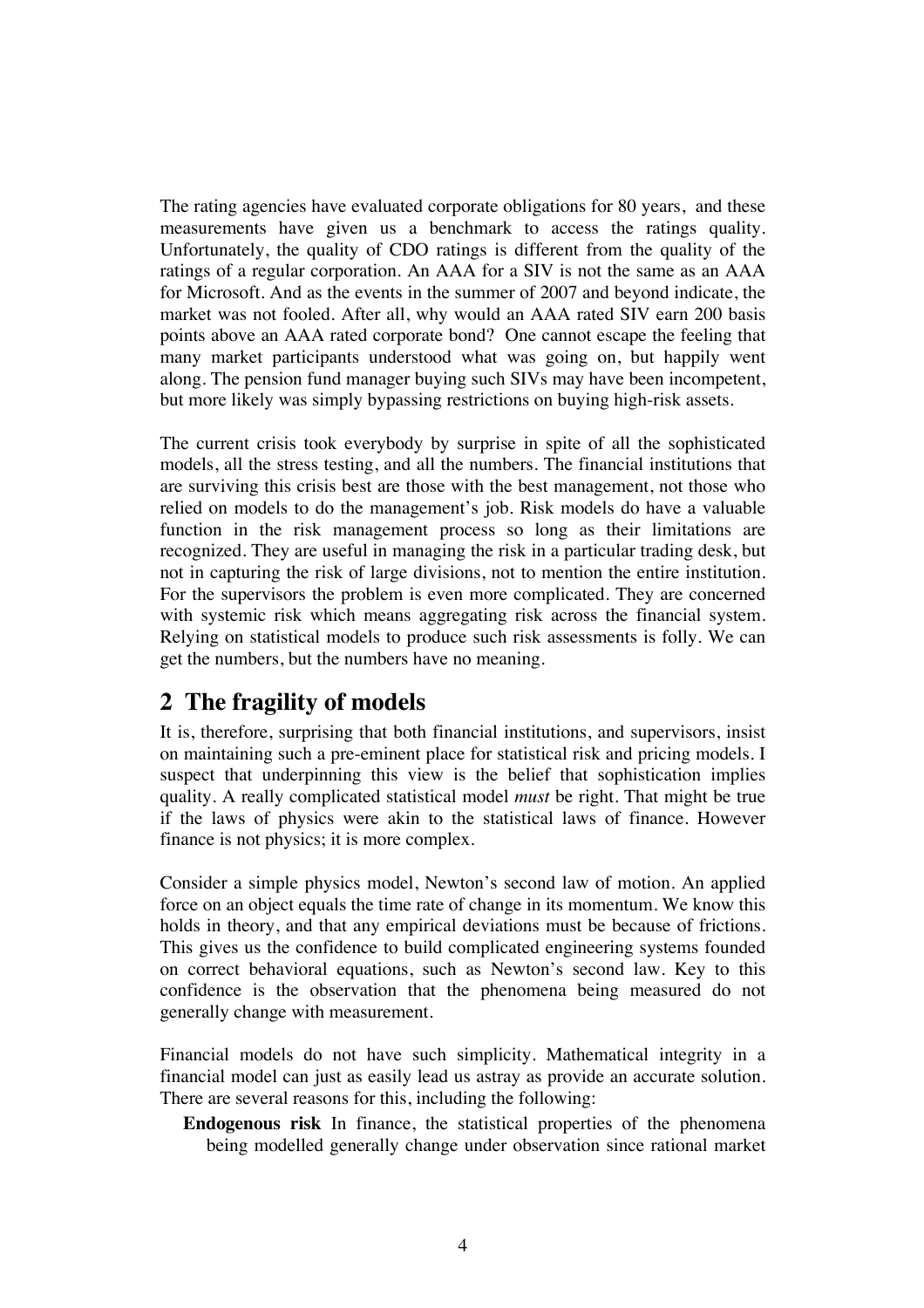participants react to information, and by reacting, directly affect what is being observed. Outcomes in financial markets represent the aggregate strategic behavior of a large number of individuals, all with different abilities and objectives. We can only model aggregate behavior. Financial modeling changes the statistical laws governing the financial system in real-time, leaving the modelers to play catch–up. This becomes especially pronounced as the financial system gets into a crisis. This is a phenomenon that Danielsson and Shin (2003) call *endogenous risk*. Day– to–day, when everything is calm, we can ignore endogenous risk. In a crisis, we cannot. And that is when the models fail.

- **Quality of assumptions** The purpose of models is to reduce the complexity of the world into a small number of equations. Therefore, the quality of the assumptions is of key importance. In financial modeling, there are a large number of potentially important factors and the model has to pick and choose, and the modelers tend to ignore what is difficult, not what is important. This has become over the past year when liquidity has been shown to be of key importance. Until then liquidity had generally been ignored in model design
- **Data quality** Financial data have the annoying habit of being of short duration. The statistical properties of financial data change over time, often to a considerable extent, and are influenced by other financial variables as well as the general economy in ways that can be intuitively explained, but are often impossible to model.

I demonstrate these issues in two examples below. The first, one of the easiest risk modeling exercises, considers Value–at–Risk for a large liquid stock, and the second provides a glance at credit risk modeling.

# **2.1 Example 1: Market risk models**

Consider one of the simplest possible risk modeling exercise, measuring 99% Value–at–Risk (VaR) for the stock price of a large corporation, i.e. IBM, using the most common methods for forecasting (VaR). For a survey of risk models used in practice, see the International Monetary Fund (2007)*.*

In this exercise we have to make two subjective decisions:

1. Estimation method $3$ 

 <sup>3</sup> <sup>3</sup> The first two methods, historical simulation and moving window apply equal weight to each observation. In the former, the VaR equals the 1% smallest observation, while in the latter I calculate the VaR from the unconditional volatility using the normal distribution. The last three methods are all based on giving the most recent observation the highest weight in the calculation of VaR and the oldest one the lowest weight. Exponentially weighted moving average and normal GARCH use conditional volatility forecast and the normal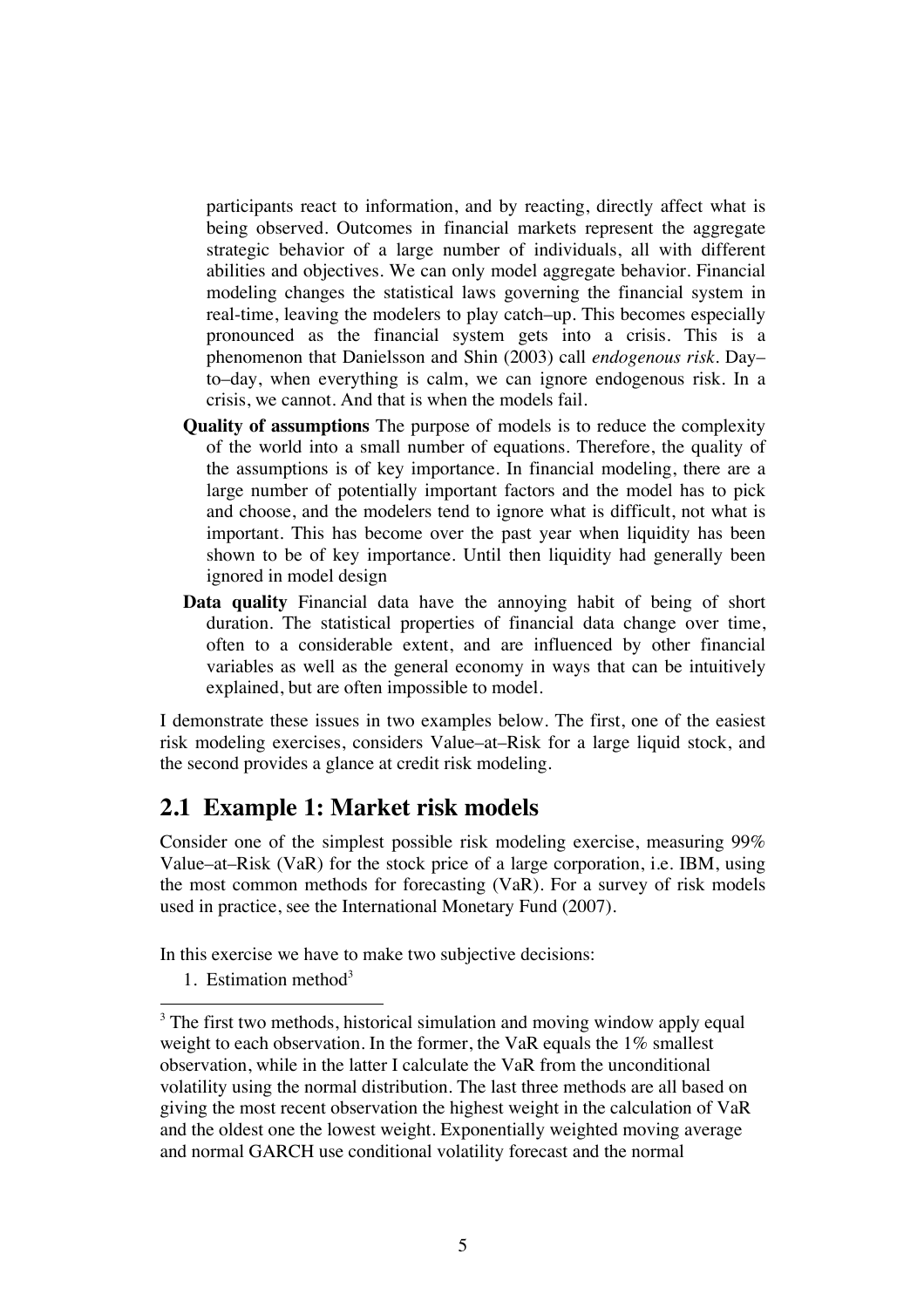2. Number of observations or sample size<sup>4</sup>

The estimation methods chosen represent the most common risk forecast models used by the financial industry. They range from being very simple and easy to implement such as historical simulation to the highly sophisticated including a fat tail GARCH.

| Sample size                            | 1 year | 4 years | 10 years |
|----------------------------------------|--------|---------|----------|
| <b>Estimation method</b>               |        |         |          |
| Historical simulation                  | \$22.8 | \$17.7  | \$29.9   |
| Moving window                          | \$24.7 | \$18.8  | \$32.6   |
| <b>Exponentially moving</b><br>average | \$21.3 | \$21.3  | \$21.3   |
| Normal GARCH                           | \$25.5 | \$23.4  | \$24.0   |
| <b>Fat tail GARCH</b>                  | \$27.6 | \$20.6  | \$22.9   |

| Daily 99% Value–at–Risk estimates for a \$1000 portfolio |
|----------------------------------------------------------|
| of IBM for May $1,2008$                                  |

Even in this easiest case, we get a VaR estimates that differ by a factor of two (\$17.7 to \$32.6). Furthermore, there is no easy way to pick the best method. We can, of course, use backtesting, but that carries with it its own problems. First, we need a large sample size for a valid test, generally half a decade or more, and we also need to be confident that such old data represent current realities. Second, we need a testing procedure or a model to evaluate the VaR forecasts, and such procedures both lack robustness and carry with them their own model risk.

The model risk increases as we increase the number of assets. If we have a portfolio of equities trading on the same exchange, we need to make a third subjective decision:

3 Aggregation method

-

There are a number of methods to aggregate volatility/VaR across assets, most of which depend on very strong assumptions. In practice, most financial

distribution to calculate the VaR while the fat tailed GARCH is based on using the student t-distribution. For more information about these methods see e.g. Danielsson (2002).

<sup>&</sup>lt;sup>4</sup> Each method is based on estimating VaR using a sample of past observation of returns on IBM. The smallest sample size is one year of daily data which is the minimum under the Basel Accords. Exponentially weighted moving average is not sensitive to sample size.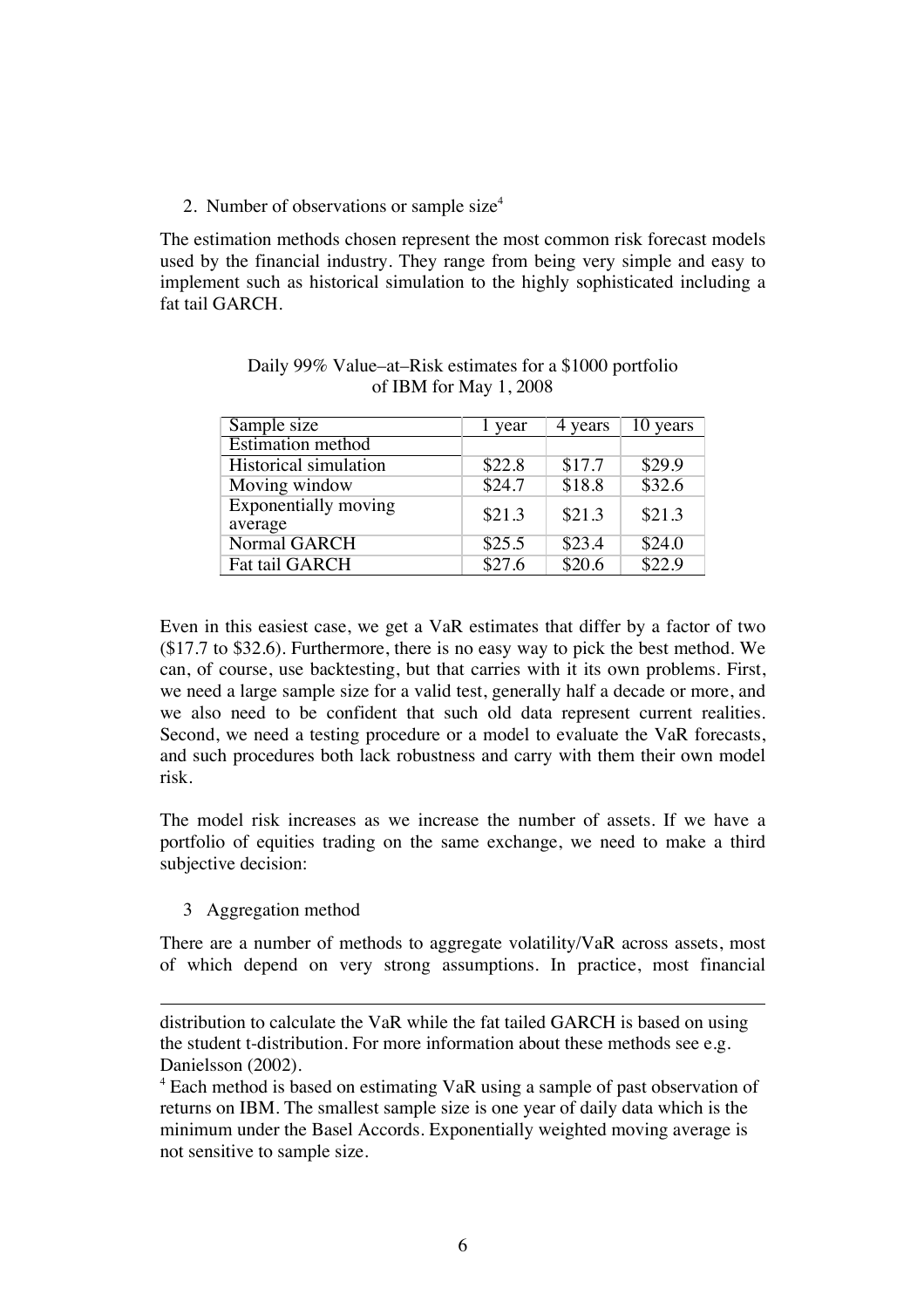institutions use a factor model, which have the unfortunate side effect of underestimating the importance of changing correlations. Indeed, in a financial crisis, it is the large swings in correlations that are of key importance and using a model that does not allow for such changes is likely to be of limited use.

These problems become more pronounced when we incorporate assets traded on different exchanges, time zones and opening hours. This becomes quite challenging when combining assets trading in different continents such as in the UK, US, and Japan where there is no overlap between trading hours in all three markets and dates of bank holidays are quite different. There is no satisfactory method to address this problem. When we further need to incorporate different asset categories, these problems become even more pronounced. Aggregated VaR numbers for a big financial institution are essentially just random since model risk dominates

# **2.2 Example 2: SIVs and subprime**

The modeling exercise in the previous example was relatively straightforward. Finding out the risk in structured credit products is considerably more difficult. The products are created out of multiple separate assets giving rise to the aggregation problem as discussed above, and the short data sets mean that we can not obtain the default probabilities simply by looking at past data, as one does for market risk. Instead, we need to model default probabilities. Therefore, the whole modeling process is much more complicated and harder to verify, which increases the risk of mistakes.

Consider an example of the arrangement at the heart of the current crisis, SIV/conduits containing subprime mortgages. For an interesting account of the problems of origination see, Bitner (2008).

- Most subprime mortgages were originated by brokers who had no financial stake in the quality of the mortgage. Their income came from originating between one and two mortgages a month, giving them on average 1-2% of the mortgage value, a number that increased with higher interest rates. They faced no financial risk if a mortgage subsequently failed. Their incentives were therefore only to originate mortgages, not to verify quality. So not surprisingly a large proportion of mortgage applications were found to be fraudulent to some extent.
- The borrower gets the money from a small bank (lender). This bank will typically borrow the money for the loan from somebody else, originate a sufficient number of loans, and then sell them on to large investors . From 2000-2002 the lenders may have been paid up to 5% for each loan sold on, a number that declined to less than 2% by 2005. The lenders have partial exposure to the mortgages, and will have to keep them on the books if either the borrower defaults before they can sell the loan on, or if the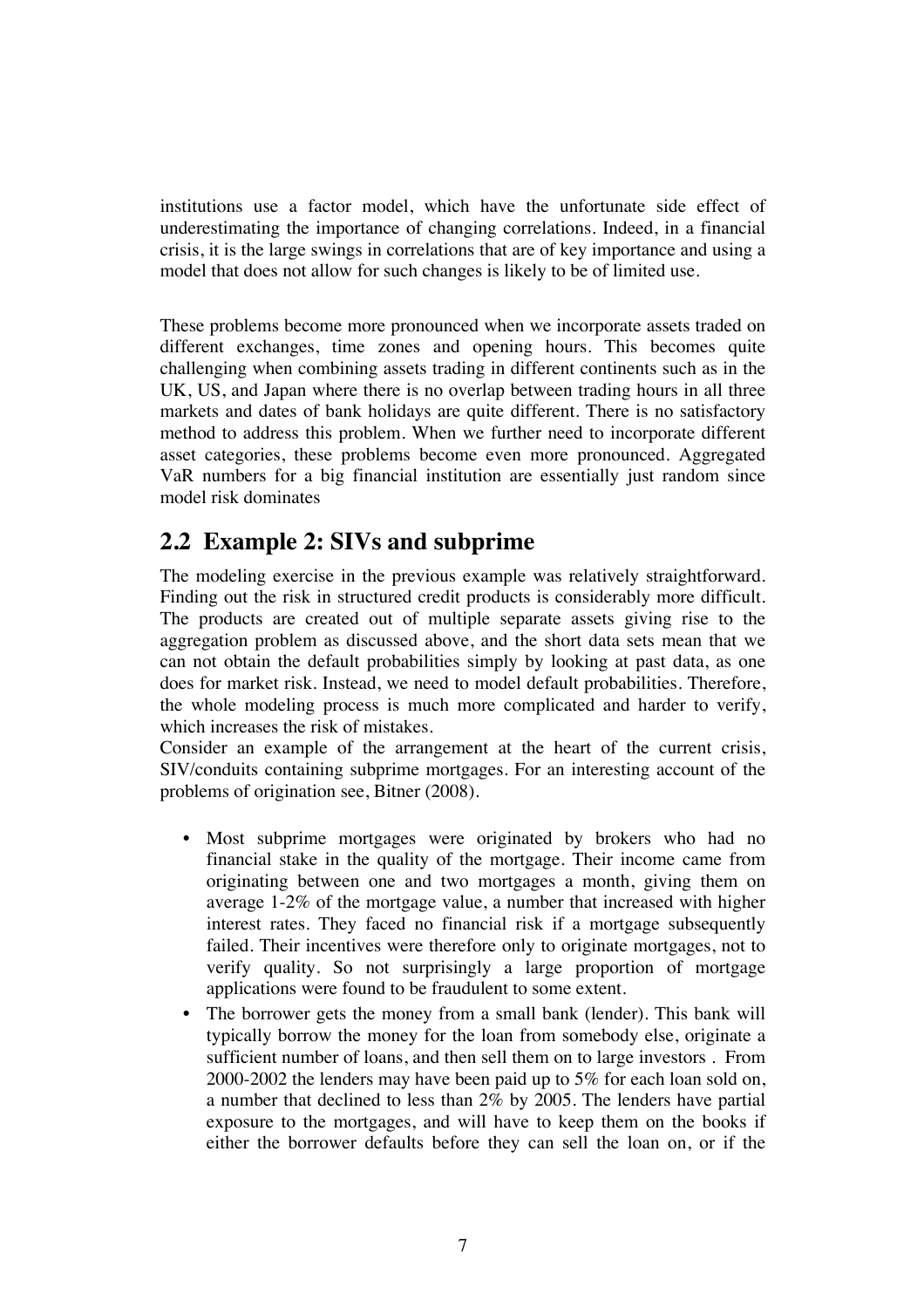borrower defaults or misses a certain number of payments in the first year. Their incentives are therefore to minimize the risk of serious payment difficulties in the first year. One way to ensure this, is to keep mortgage payments lower in the beginning, which both helps make the mortgages more attractive to the borrower and reduces the risk of default in the first year.

Essential to the process of securitization are credit ratings. The lack of quality of ratings of structured credit products is now well documented. For a bird's eye view of the problems encountered in the ratings of SIVs, see e.g. Lowenstein (2008) who documents how a particular SIV containing 2,393 mortgages with a total face value of \$413 million, was rated by Moody's. Moody's had access to information about each loan but no direct access to the loan applications, but did not consider it to be their job to verify the information. As explained by the head of Moody's derivative group to Lowenstein: "We are structure experts, we are not underlying asset experts." Their approach was to use historical information on such loan characteristics to predict future default rates. According to Lowenstein they allocated one analyst for one day to process the credit data. This particular mortgage–backed security was then used as an input into a CDO. Their revenue may have been \$200,000 for this particular security. Their initial estimates were that the CDO might have losses of 2% but the most recent estimate indicates losses of 27%. When Moody's reviewed this particular CDO, they found serious problems with the quality of the mortgage applications.

As *structure experts* in the Moody's terminology, the rating agencies seem to have had some serious deficiencies. The rating agencies underestimated the importance of the business cycle and the presence of a speculative bubble in housing markets. The subprime market took off in the early stages of the business cycle, under economic conditions that were generally improving. In such cases the employment prospects of the typical subprime borrower were improving over time, while at the same time the presence of additional ability to borrow money to buy property stimulated a property bubble. In this case, mortgage defaults are relatively independent events, reflecting individual difficulties rather than problems with the economy at large. At the height of the business cycle, both the default correlations and the rates of defaults of mortgages are low. Of course, even a cursory glance at history reveals that mortgage defaults become highly correlated in downturns. Unfortunately, the data samples used to rate SIVs often were not long enough to include a recession. It would be a straightforward modeling exercise to calibrate the default probabilities and correlations of subprime mortgages in an economic downturn, but it is unclear to what extent this was done.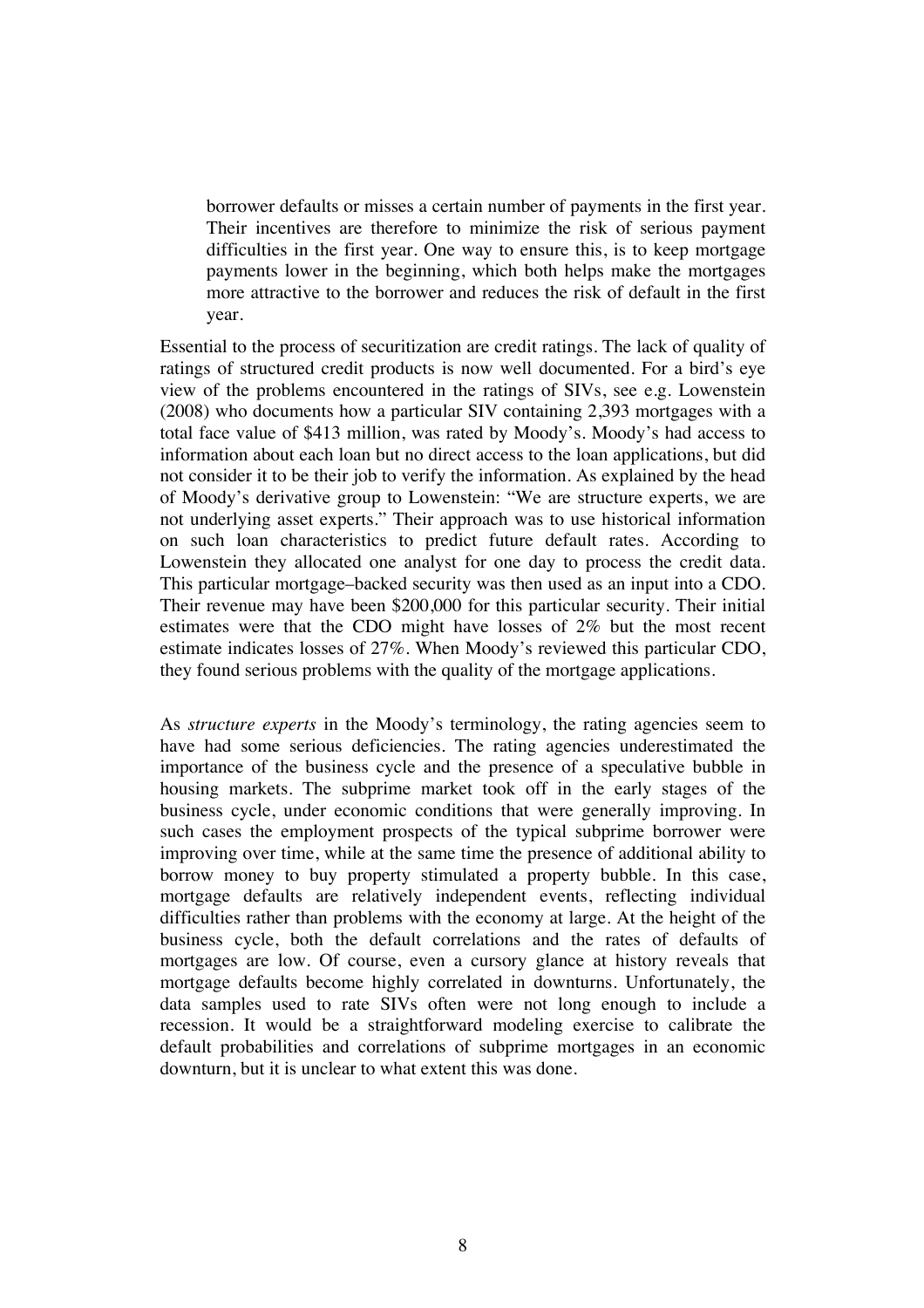# **3 Unrealistic demands**

Statistical models play a valuable role both in the internal operations of financial institutions and in the regulatory process. Unfortunately, financial institutions, and especially regulators, have a tendency to place unrealistic demands on models.

Models are most useful where they are closest to the decision–making process in financial institutions, especially in internal risk management. There, the focus is on *frequent small events*, for which statistical models are best suited, because data sample sizes are generally adequate for reliable estimation of high probability events. Essential for a high quality modeling process is harmonization between probability levels, sample sizes, and testing. A risk model is designed for a particular probability level in mind, and will generally not perform well for other risk levels. For example, exponentially weighted moving average (EWMA) could be a good method for 95% VaR calculations, but not for 99% VaR.

Unfortunately, once a model has been estimated, it is generally straightforward to generate any combination of probabilities and outcomes from it. We may design a EWMA risk model to perform well at the daily 95% level, but there is nothing preventing us from using exactly the same model for more extreme risk levels, even for 99.9% annual, regardless of the reliability of such calculations. Similarly, once VaR has been estimated, it is straightforward to calculate other risk measures such as tail VaR. Indeed, there is a strong, but mistaken, belief in some quarters that such risk measures should be used instead of VaR.

Taken to the extreme, I have seen banks required to calculate the risk of annual losses once every thousand years, the so–called 99.9% annual losses. However, the fact that we can get such numbers does not mean they have any meaning. The problem is that we can neither realistically estimate models at such levels without access to data on such events nor can we backtest at such extreme frequencies.

Unrealistic demands on risk models fly in the face of a basic tenet of the scientific process, which is verification, and in our case backtesting. Since neither the 99.9% models, nor most tail VaR models, can be backtested, they cannot be considered scientific, regardless of all the mathematical sophistication that may go into them. There are certain exceptions to this, in particular methods based on extreme value theory and copulas, however, such methods are still mostly experimental, and not ready for day–to–day use.

We do, however, see increasing demands from supervisors for exactly the calculation of such numbers as a response to the current crisis. Of course the underlying motivation is the worthwhile goal of trying to quantify financial stability and systemic risk. However, exploiting the banks internal risk models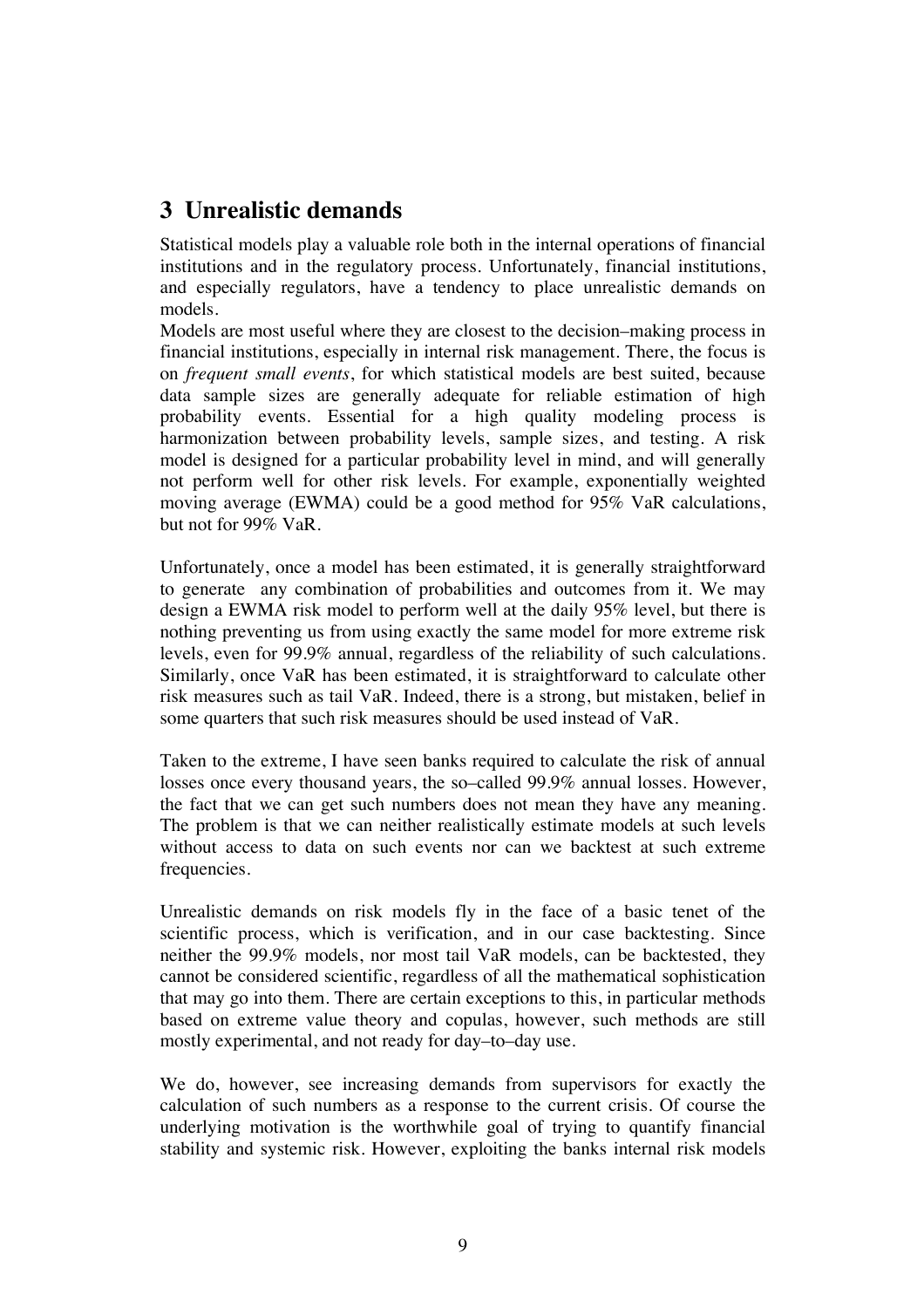for this purpose is not the right solution. Internal models were not designed for this purpose and this type of calculation is a drain on the banks' risk management resources. It is the lazy way out. If we do not understand how the system works, generating numbers may give us comfort. However, the numbers do not equate with understanding. Furthermore, the problems facing the student of financial instability are more complicated than problem facing the financial institution because the estimation of systemic risk requires an integration of the risk of all financial institutions to take into account how they relate to each other. While models enabling such calculations exist, they are still in their infancy.

# **4 Financial regulation**

Bank supervisors increasingly rely on models as a key component in their activities. Indeed, the Basel II Accord, is based on regulation by models. This dependence on statistical modeling is problematic. Model risk is not sufficiently appreciated; it creates perverse incentives; the regulatory processes becomes out of sync with financial markets development; it may destabilize and increases state intervention in the financial system.

Regulation based on models also carries with it the danger of the regulators' view of how to understand and model risk being out of sync with practices in financial institutions. At the beginning, the Basel II process may have incorporated common practices in financial institutions, but that was 10 years ago. Basel II represents the state–of–the–art 1998*.*

Regulation based on models also carries with it the direct danger that similar risk modeling methodology will be used throughout the financial system. While it is often claimed that there is considerable heterogeneity in risk modeling practices across industry, the survey of financial institutions made by the International Monetary Fund (2007) indicates otherwise. Indeed, harmonization of risk models is the logical outcome of regulation using models, because risk measurements become a competitive issue for financial institutions. If two banks get different risk estimates, and hence capital charges, on otherwise identical positions, the bank with a higher risk estimate is at a competitive disadvantage. Therefore, the incentive is to lower the risk estimate regardless of the actual underlying risk. After all, the purpose of risk management within banks is not to minimize risk but rather the opposite. Therefore, there could be a race to the bottom in model quality with the regulator having to step in to provide minimum standards. The latter, however, are not in a position to provide different standards on models to different institutions; hence, we are likely to see harmonization of regulatory risk models, resulting in even greater endogenous risk, see Danielsson and Shin (2003).

Ultimately, this implies that the role of the regulator, and hence of the state, in the financial system becomes unhealthily large since the regulator becomes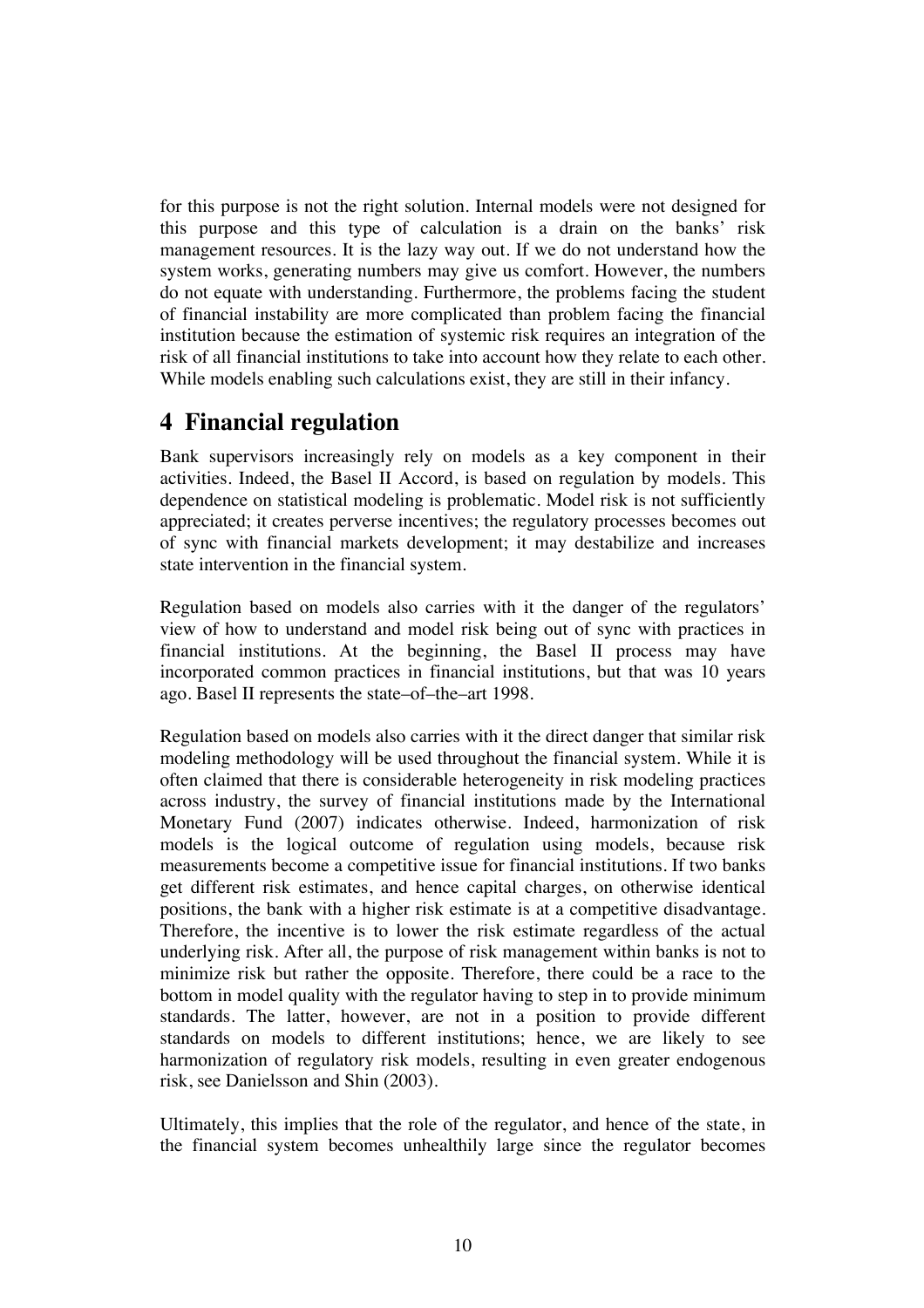effectively the risk modeler of last resort. That means that the supervisory agency becomes responsible for model quality, and, therefore, will share the blame when things go bad. But in that case, one may ask if the state assumes such a responsibility in ensuring risk is measured and treated accurately, why does the state not share in the up side when things go well?

# **5 Conclusion**

With all the issues facing statistical modeling and finance being better understood, it is incomprehensible why the supervisors are increasingly advocating the use of models in assessing the risk of individual institutions and financial stability. If model driven mispricing enabled the current crisis, what makes us believe future models will be any better?

One of the most important lessons from the crisis has been the exposure of the unreliability of models and the importance of management. The view frequently expressed by supervisors that the solution to a problem like the subprime crisis is Basel II is not really true. What is missing is for the supervisors to understand the products being traded in the markets, to have an idea of the magnitude and potential for systemic risk, and of the interactions between institutions, endogenous risk, coupled with a willingness to act when necessary.

# **References**

- Bitner, R. (2008). *Greed, Fraud & Ignorance: A Subprime Insider's Look at the Mortgage Collapse*.
- Coval, J. D., Jurek, J. W., and Stafford, E. (2008). Economic catastrophe bonds. mimeo, Harvard University.
- Danielsson, J. (2002). The emperor has no clothes: Limits to risk modelling. *Journal of Banking and Finance*, 26(7):1273–1296.
- Danielsson, J. and Shin, H. S. (2003). Endogenous risk. In *Modern Risk Management — A History*. Risk Books.
- Duffie, D. (2007). Innovations in credit risk transfer: Implications for financial stability. mimeo, Stanford University.
- Financial Times (2007). *Goldman pays the price of being big*. Financial Times, August 13, 2007 edition.
- Financial Times (2008). *CPDOs expose ratings flaw at Moody's*. Financial Times, May 21, 2008 edition.
- International Monetary Fund (2007). Global financial stability report: Financial market turbulence: Causes, consequences, and policies.

Lowenstein, R. (2008). Triple–a failure. *New York Times*.